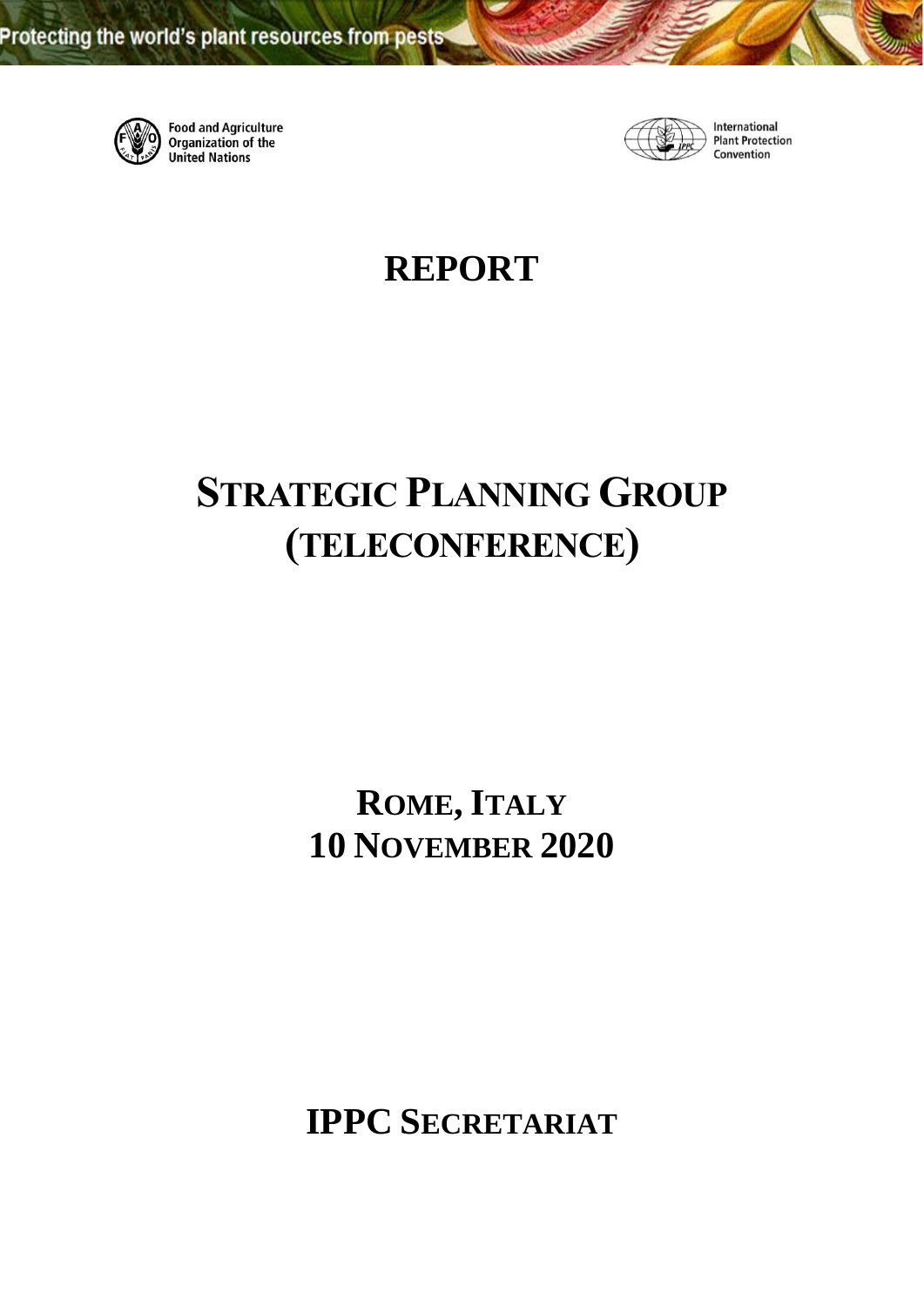The designations employed and the presentation of material in this information product do not imply the expression of any opinion whatsoever on the part of the Food and Agriculture Organization of the United Nations (FAO) concerning the legal or development status of any country, territory, city or area or of its authorities, or concerning the delimitation of its frontiers or boundaries. The mention of specific companies or products of manufacturers, whether or not these have been patented, does not imply that these have been endorsed or recommended by FAO in preference to others of a similar nature that are not mentioned.

The views expressed in this information product are those of the author(s) and do not necessarily reflect the views or policies of FAO.

© FAO, [2020]



Some rights reserved. This work is made available under the Creative Commons Attribution-NonCommercial-ShareAlike 3.0 IGO licence (CC BY-NC-SA 3.0 IGO[; https://creativecommons.org/licenses/by-nc-sa/3.0/igo/legalcode/](https://creativecommons.org/licenses/by-nc-sa/3.0/igo/legalcode)legalcode).

Under the terms of this licence, this work may be copied, redistributed and adapted for non-commercial purposes, provided that the work is appropriately cited. In any use of this work, there should be no suggestion that FAO endorses any specific organization, products or services. The use of the FAO logo is not permitted. If the work is adapted, then it must be licensed under the same or equivalent Creative Commons licence. If a translation of this work is created, it must include the following disclaimer along with the required citation: "This translation was not created by the Food and Agriculture Organization of the United Nations (FAO). FAO is not responsible for the content or accuracy of this translation. The original English edition shall be the authoritative edition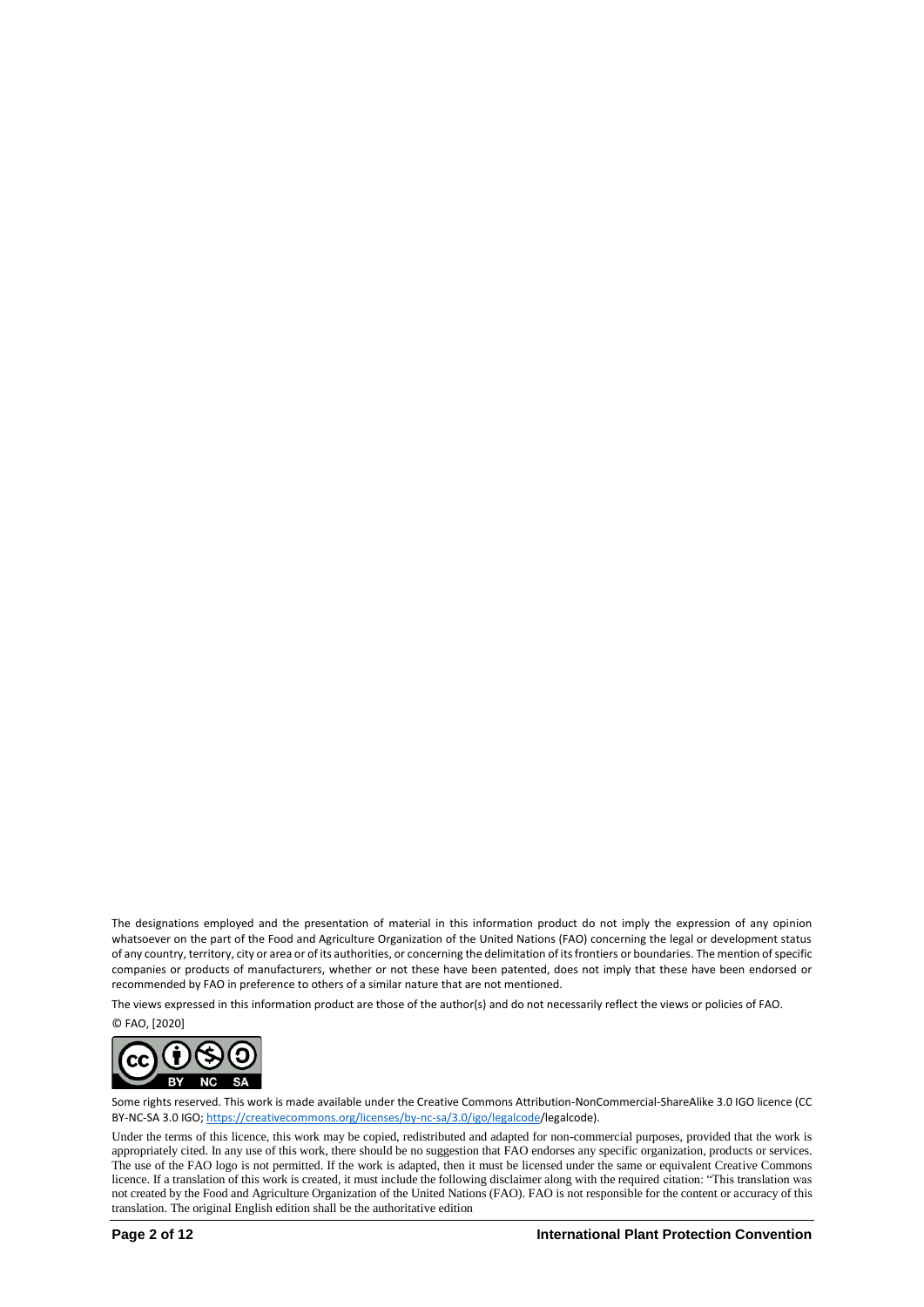#### **1. Opening of the Meeting**

- *[1]* Ms Marica GATT (CPM Bureau member for Europe) opened the meeting, acting as alternate SPG Chairperson in the temporary absence of Mr Lucien KOUAME KONAN due to connectivity issues.
- *[2]* Mr Javier TRUJILLO ARRIAGA (Chairperson of the Commission on Phytosanitary Measures) informed the SPG about the recent activities he performed on behalf of the IPPC community, as requested by the CPM Bureau, in relation to the positioning of the IPPC Secretariat in the new FAO structure and the selection of a new IPPC Secretary. He highlighted the importance of engaging Members of the FAO Council to highlight the importance of the issue of the positioning and profile of the IPPC Secretariat within FAO. Mr TRUJILLO briefed the SPG participants on the response provided by Ms Beth BECHDOL, FAO Deputy-Director General, to his letter sent on behalf of the CPM Bureau, noting FAO leadership's recognition of the importance of the role of the IPPC and the position of IPPC Secretary. In this regard, he reported the DDG's intention to issue a vacancy announcement for the currently vacant position with the objective to attract candidates of high calibre and with demonstrated leadership, managerial, diplomatic and technical skills to successfully deliver on the crucial mandate of the IPPC.
- *[3]* Mr TRUJILLO commented on the important items for the current SPG session, noting the peculiar situation of having little budget constraints for the moment due to the current COVID-19 pandemic while underlining the lack of certainty for extra-budgetary resources available to implement the 2021 IPPC Secretariat Work Plan and Budget. He invited the SPG to support the IPPC community in providing guidance to establish clear priorities for the IPPC Secretariat Work Plan, particularly with reference to the IPPC Strategic Framework 2020 – 2030 and its development agenda, which may facilitate resource mobilisation activities as well as determine budgetary allocations.
- *[4]* Mr Avetik NERSISYAN (IPPC Officer-in-Charge for daily matters) welcomed all participants to the SPG November meeting. He updated the SPG about the vacancy announcement for the post of IPPC Secretary, which has been cleared by FAO, and specified that the position would be a D-1, reporting to a Deputy Director-General of FAO, as requested by the CPM Bureau. Mr NERSISYAN clarified that the FAO Council agenda does not contain a specific point related to the IPPC Secretariat positioning within FAO and invited SPG participants to liaise with their FAO Council counterparts to raise this topic under Any Other Business during the FAO Council session. He informed the SPG that FAO is currently undergoing a revision of its Strategic Framework and that the IPPC Secretariat has been asked to contribute to it.

#### **2. Meeting Arrangements**

#### **2.1. Adoption of the Agenda**

*[5]* The Agenda was adopted without modifications and is attached to this report as Annex 1.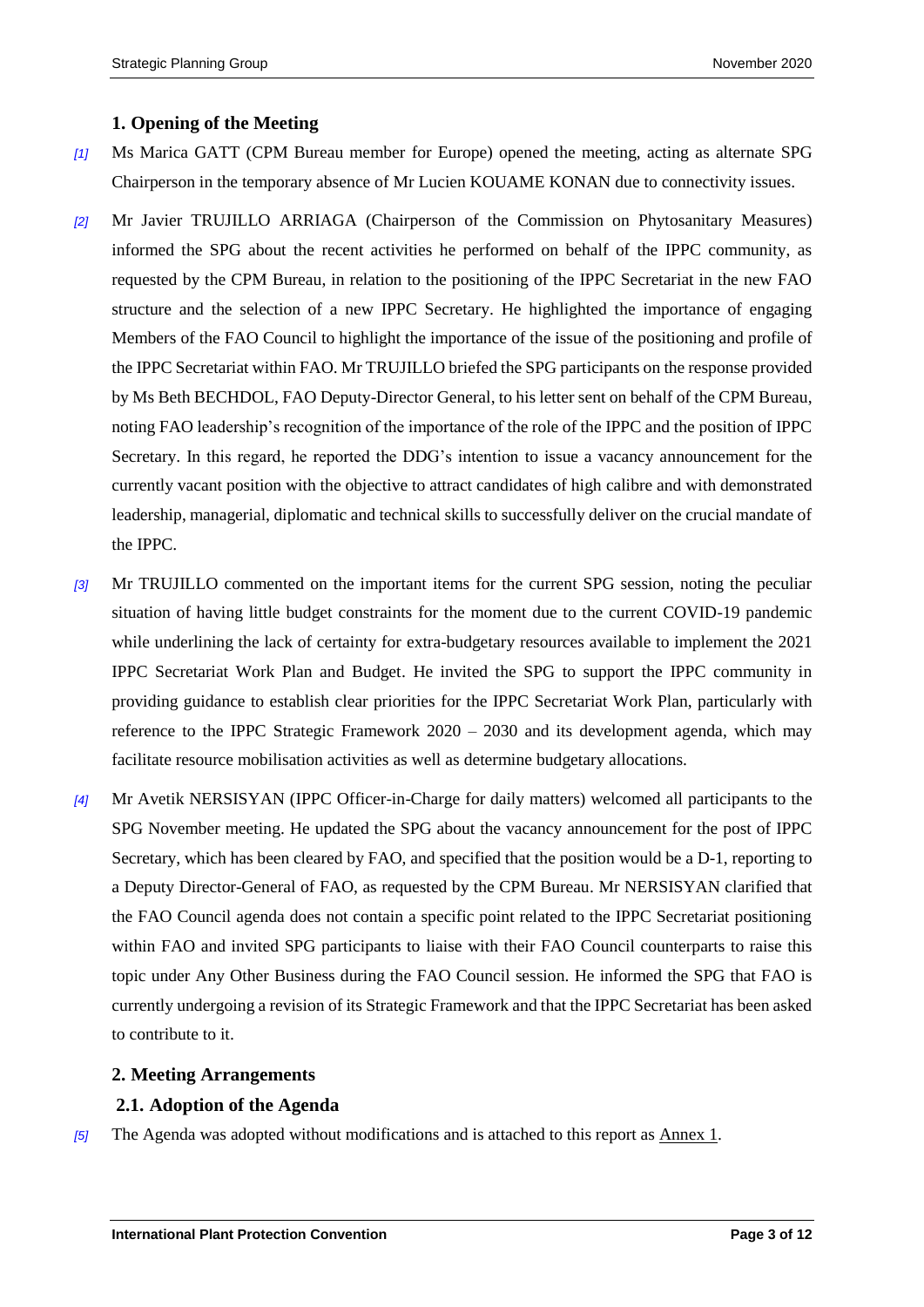#### **2.2. Election of the Rapporteur**

- *[6]* Ms Marica GATT (CPM Bureau member for Europe) asked for volunteers to be nominated as Rapporteur at the current SPG session. Several SPG participants proposed to nominate Mr Marco TRAA (Netherlands). The SPG acting Chairperson noted the proposal and Mr TRAA's acceptance of the role.
- *[7]* Mr Marco TRAA (Netherlands) was appointed Rapporteur at this meeting.

#### **3. Administrative Matters**

#### **3.1. Documents list**

*[8]* The List of Documents was circulated and is attached to this report as Annex 2.

#### **3.2. Participants list**

*[9]* The List of Participants is attached to this report as Annex 3.

#### **4. Strategic review of the SPG**

- *[10]* Mr Omar EL-LISSY (United States of America) presented the key points of the paper<sup>1</sup> on SPG rules of procedures, highlighting that this discussion should reaffirm the role of the SPG within the IPPC community and its contribution to the strategic discussions and trends that can impact on the IPPC work. He expressed appreciation for the work the SPG has managed to deliver so far and emphasised that an SPG revision would clarify and strengthen its function also in the future, ensuring it continues to operate in a strategic as well as forward-looking fashion.
- *[11]* Mr EL-LISSY presented some of the key elements that are being proposed for SPG discussion and consideration, emphasising how such an approach would ensure the SPG remains useful and strategic for IPPC contracting parties (CPs) to identify key issues, also facilitating resource mobilisation activities.
- *[12]* The SPG welcomed the proposal to review the SPG Terms of Reference (ToRs) to reinforce its strategic work, underlining the importance that such proposed modifications remain minor improvements, since several SPG participants noted that many IPPC achievements over the past ten years had been conceived within the SPG.
- *[13]* The SPG agreed to avoid discussions on procedural or administrative matters when such matters are not themselves intrinsically strategic and take into consideration both ongoing and emerging issues, without affecting the IPPC core activities. The SPG underlined the importance of the proposal on revising the SPG agenda drafting process, which should be drafted by the CPM Bureau in consultation with the IPPC CPs and the support and inputs from the IPPC Secretariat.
- *[14]* The SPG:

<sup>1</sup> <sup>1</sup> 05\_SPG\_2020\_ Nov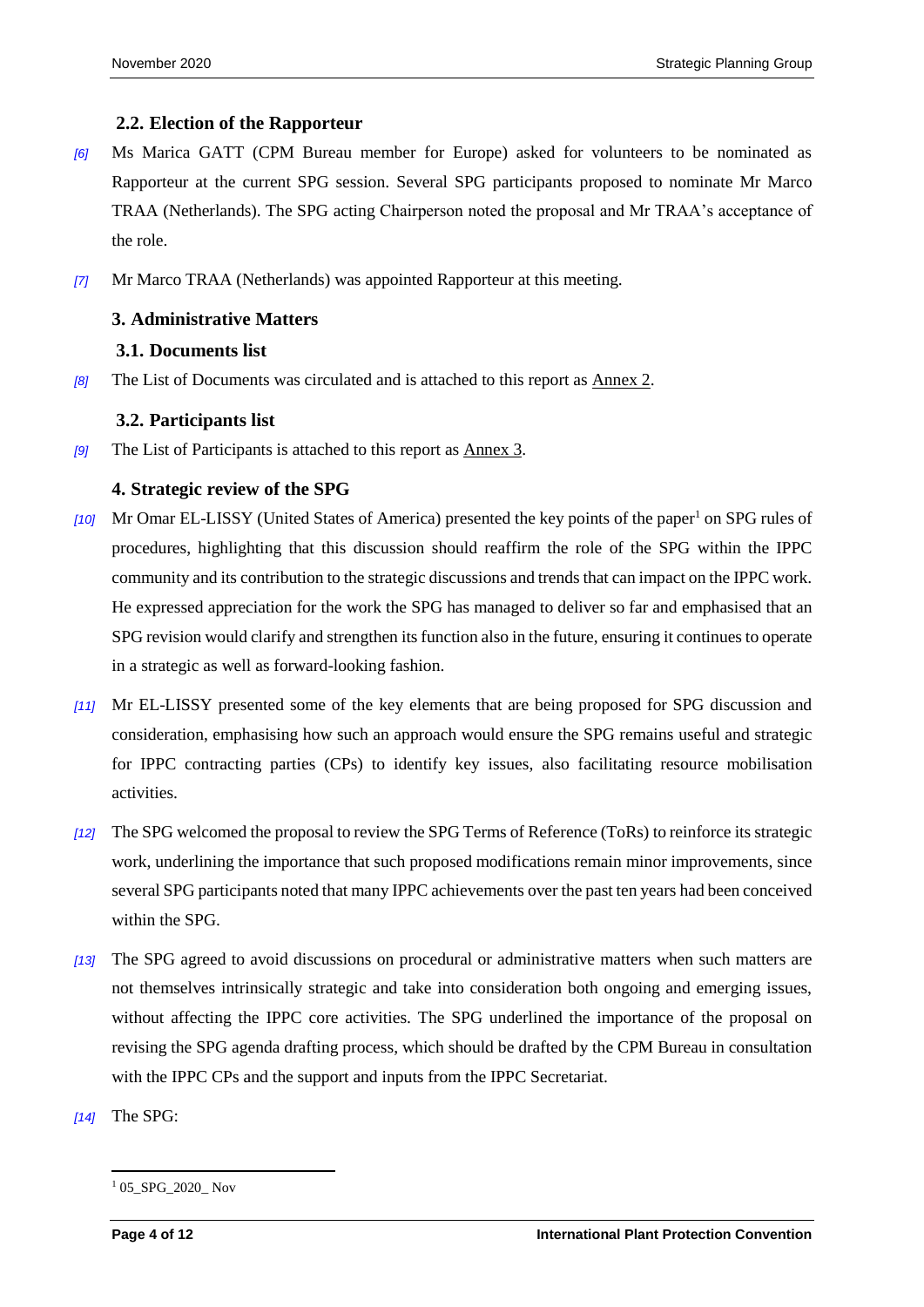- (1) *Agreed* to continue the review process of the Terms of Reference of the Strategic Planning Group to improve its focus on strategic ongoing and emerging issues.
- (2) *Recommended* that the Terms of Reference of the focus group working on said task include the suggestions presented in paper 05\_SPG\_2020\_Nov, "*Strategic review of the SPG*".
- (3) *Emphasized* that the Terms of Reference of the focus group working on the SPG review would be submitted to FAO Legal Services for revision prior to the submission to the Commission for Phytosanitary Measures (CPM) for final approval.

#### **5. Prioritisation and staging of the Development Agenda programmes across the ten years of the IPPC Strategic Framework**

- *[15]* Mr Omar EL-LISSY (United States of America) introduced the paper on the topic highlighting the profound global impact of the pandemic on many aspects of work, including the IPPC Work Plan. He stressed the importance that the CPM consider increasing the focus of the 2021 IPPC Secretariat Work Plan and Budget by defining clear priorities for the IPPC community, arguing that it would require a broad consensus over the most pressing matters over the next two years.
- *[16]* Mr EL-LISSY suggested to discuss each development agenda item during CPM-15, underlining that each requires a considerable amount of resources for its successful implementation, which may have detrimental effects on resources from the IPPC regular budget allocated to ensure continuity to the IPPC core functions.
- *[17]* The SPG agreed with the need to proceed with appropriate prioritisation of the eight development agenda items as well as ensuring the IPPC core functions continue to receive the necessary budgetary allocations to deliver their work, which is the primary objective of the Convention itself.
- *[18]* The SPG also agreed that prioritising the eight development agenda items does not imply assigning different ranking of relevance or urgency but highlights the necessity to allocate available extrabudgetary funds to maximise the effectiveness of the IPPC Strategic Framework 2020 – 2030 over its ten-year implementation period.
- *[19]* The SPG underlined the importance of allowing an open discussion at CPM-15 on assigning priorities, noting that the SPG should provide guidance and indications on the principles to follow but not being excessively prescriptive in defining said priorities beforehand, as some countries may interpret this approach as a limitation to their ability to express their views on the IPPC Strategic Framework 2020 - 2030.
- *[20]* The SPG:
	- (4) *Recommended* the CPM Bureau to develop the Terms of Reference for a focus group on the implementation of the development agenda Items to be established by CPM.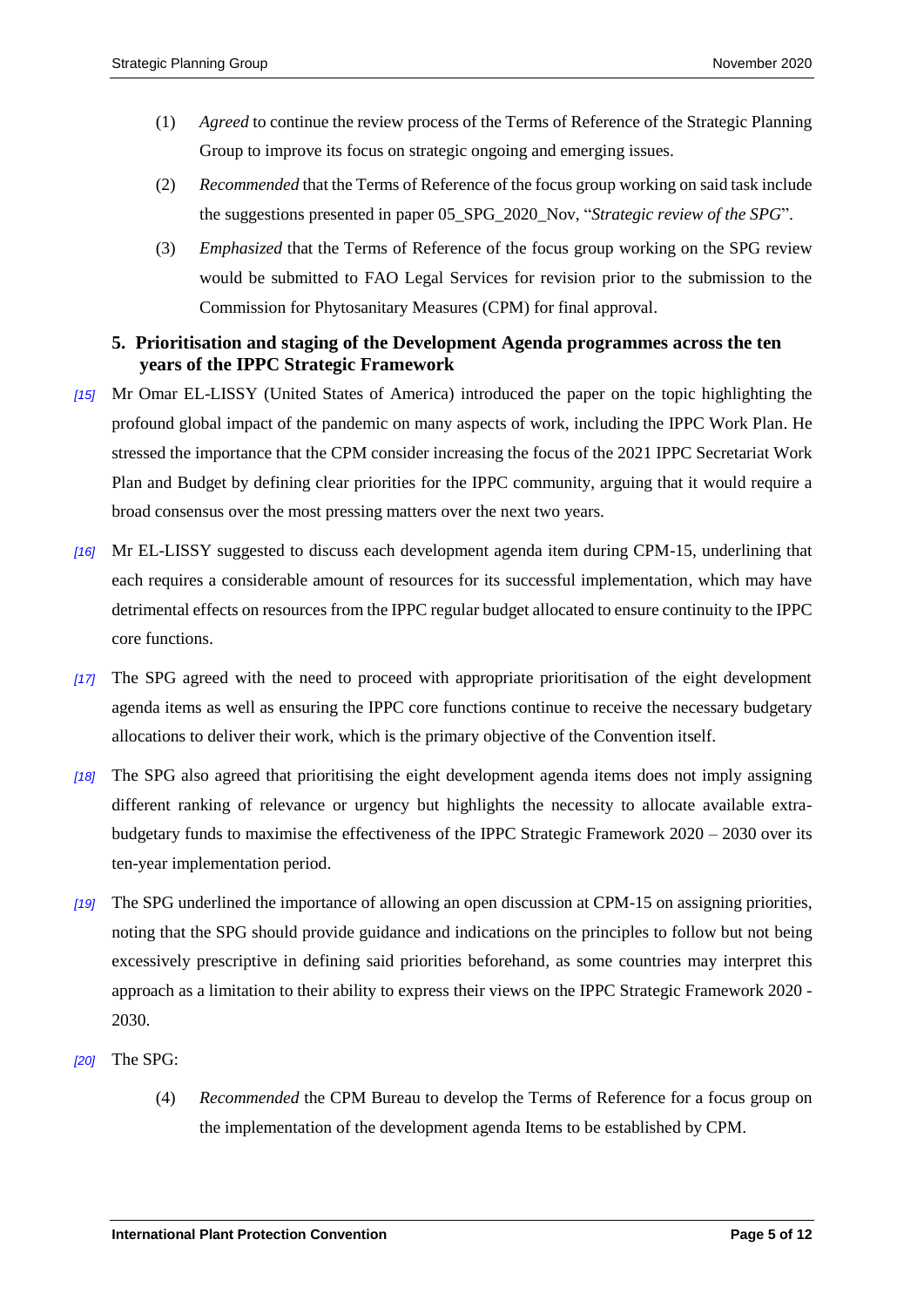(5) *Suggested* that the CPM consider, during its next session, assigning priority to development agenda items currently under development or next to completion.

#### **6. Review of 2021 Work Plan and Priorities of the IPPC Secretariat**

- *[21]* Mr John GREIFER (Chairperson of the Financial Committee) reported about the discussions during the latest meeting of the Financial Committee (FC), underlining that the IPPC Secretariat should receive clear and detailed guidance from the CPM Bureau and SPG to continue delivering its work effectively and efficiently.
- *[22]* The IPPC Secretariat further illustrated the content of the proposed budget allocations for 2021, clarifying that budget allocations for the development agenda have been included under the operational costs of each team/unit, in accordance with the five-year investment plan. He clarified that the development agenda items are funded up to approximately 60 percent for 2021.
- *[23]* Some SPG participants asked the IPPC Secretariat for clarifications regarding the inclusion of the commodity standards in the development agenda table and suggested to review the IPPC work plan constantly, especially under the current circumstances that may alter the status quo considerably or may allow for the repurposing of some donations. One SPG participant queried about the ownership of expected level of savings and whether this should be reflected in the paper, elaborating on the potential expenses regarding the current positioning of the IPPC Secretariat within FAO.
- *[24]* The IPPC Secretariat agreed with the proposed approach of constantly reviewing the IPPC Work Plan, clarifying that such an approach has always been adopted but may be strengthened under the current circumstances, also by including a discussion with donors for potential repurposing of alreadysubmitted contributions. He further clarified that expected savings remain under total control of the IPPC Secretariat and will be available to support the IPPC 2021 Work Plan and Budget and may equal the average costs for holding a CPM session minus some fixed costs. He also concluded that the IPPC Secretariat shares some costs with the Plant Production and Protection (NSP) Division of FAO.
- *[25]* The SPG suggested to consider the inclusion of certain activities such as regional workshops, the Phytosanitary Capacity Evaluation as well as organising webinars and populate resource pages with information relevant to the IPPC community. The SPG also agreed that the IPPC Secretariat should consider the added value of strengthening the partnerships with FAO technical divisions, particularly those working on pest control and other IPPC-related activities, developing coordinated strategies in 2021 to deliver the IPPC Work Plan.
- *[26]* Mr John GREIFER (FC Chairperson) welcomed the discussion and informed the SPG that the FC would hold its meeting in December 2020, including a paper summarising the SPG discussion for consideration aiming to provide clear guidance to the IPPC Secretariat.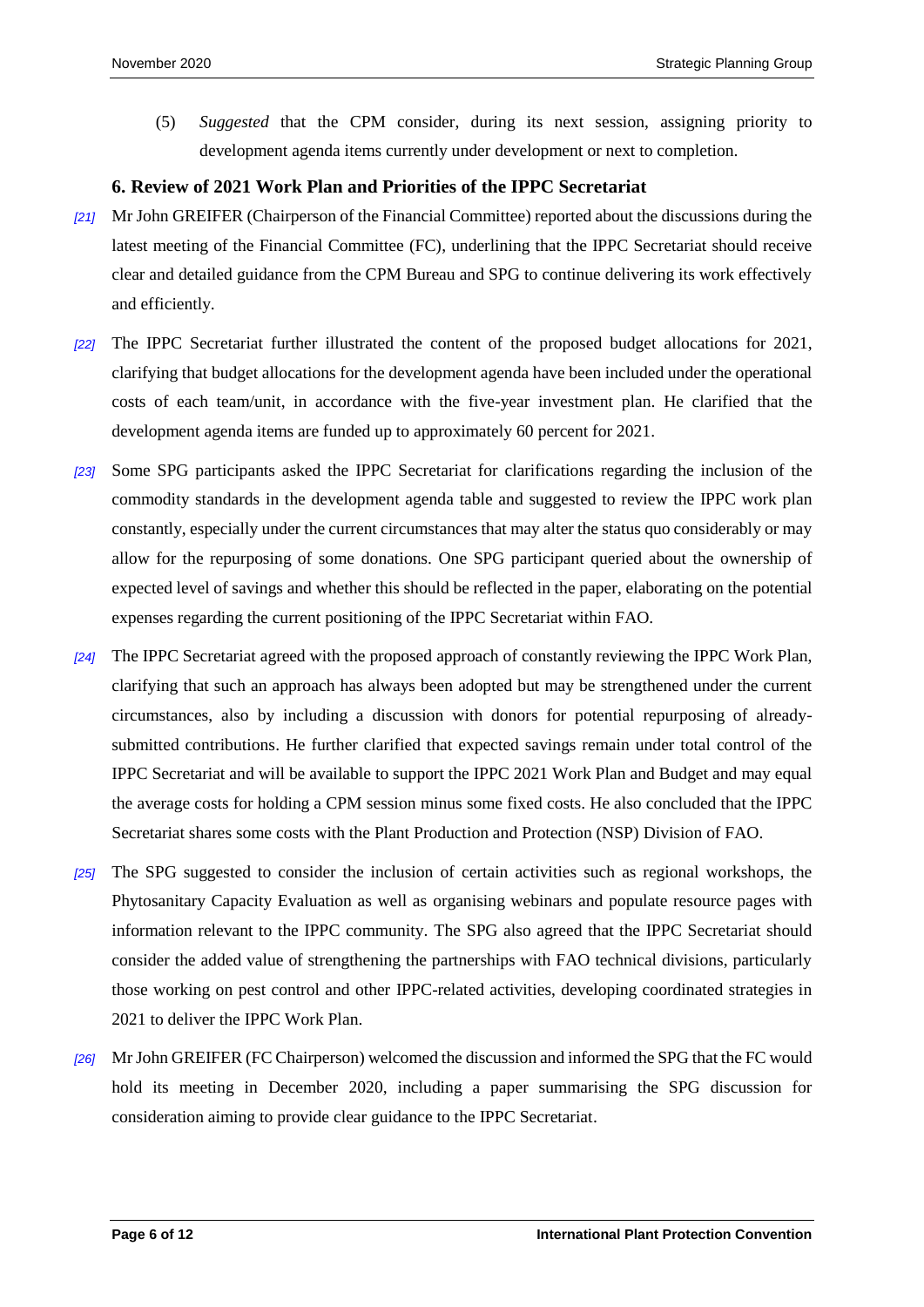#### **7. Resource mobilisation**

- *[27]* Mr John GREIFER (FC Chairperson) introduced the discussion, highlighting that the current IPPC resource mobilisation strategy<sup>2</sup> was adopted by CPM-7 in March 2012, guiding the IPPC Secretariat resource mobilisation efforts ever since, noting that it expires at the end of 2021. The IPPC Secretariat presented the achievements and major issues in implementing the IPPC resource mobilisation strategy.
- *[28]* The SPG welcomed the presentation and noted with appreciation the achievement in implementing the IPPC resource mobilisation strategy, inviting the IPPC Secretariat to use the expiring document as basis to draft a new resource mobilisation strategy. Several SPG participants underlined the importance of including in the new IPPC resource mobilisation strategy clear indications on how to approach donors, formulate projects and elaborate effective publications to mobilise resources, especially for national plant protection organizations (NPPOs), which may lack specific skills to mobilise resources. The SPG suggested the drafting of specific papers focusing on the relevance of the IPPC work.
- *[29]* The IPPC Secretariat reported that certain resource mobilisation activities are already taking place and suggested to hire a fundraiser to probe potential new donors, who would require strong supporting documents and papers to promote the IPPC work.
- *[30]* The SPG noted that the current IPPC resource mobilisation strategy continues to be an excellent basis for improvement and suggested that the coming IPPC Secretary may play a strong leadership role negotiating resource mobilisation with new potential stakeholders and that the IPPC community may consider revising the IPPC Supplementary Agreement for Resource Mobilization, adopted by CPM-6 in 2011, under Article XVI of the IPPC to establish a new, sustainable source of resources.
- *[31]* The SPG:
	- (6) *Noted* the achievements made through the implementation of the IPPC Resource mobilization strategy for 2012-2021.
	- (7) *Commended* the United States of America, Finland for drafting the IPPC Resource mobilization strategy for 2012-2021 and the IPPC community and IPPC Secretariat for implementing it effectively.
	- (8) *Suggested* that the IPPC Resource mobilization strategy for 2012 2021 be used as primary reference to draft the new strategy for the coming decade 2022 – 2031.
	- (9) *Recommended* the establishment of a focus group to redraft the IPPC resource mobilisation strategy for  $2022 - 2031$ .

#### **8. Any Other Business**

*[32]* The IPPC Secretariat informed the SPG that the CPM-15 would be held virtually and that the current proposed scheduled is to have five different sessions, conducted over a two-week span. He further

<sup>1</sup> <sup>2</sup> <https://www.ippc.int/en/publications/572/>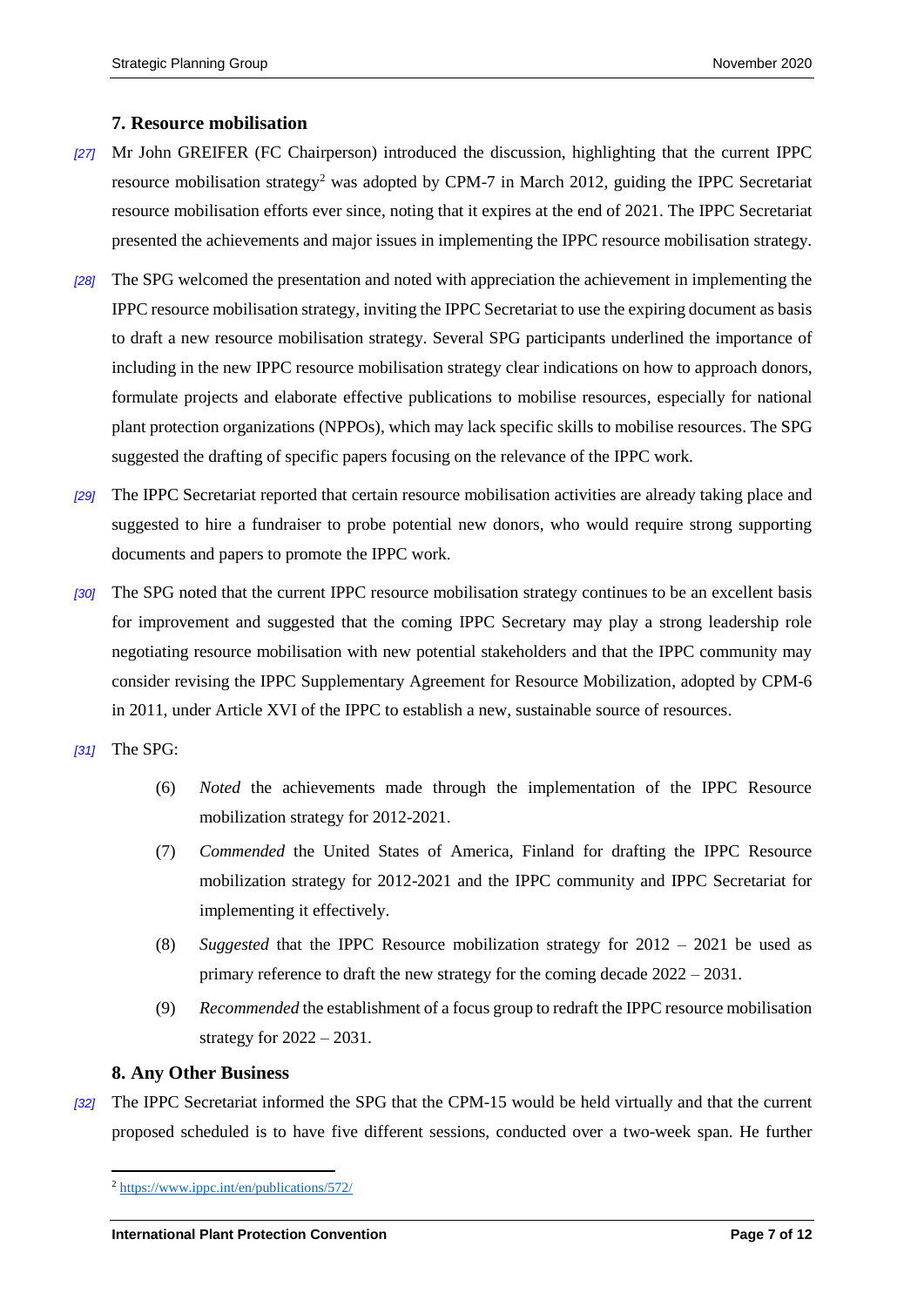informed the SPG about the cancellation of the Ministerial Segment and plant health declaration, clarifying that the first four sessions will be entertaining all the agenda items and one session will take place at a later stage for report adoption, which is a similar approach adopted by other FAO Governing Bodies as well as the Codex Alimentarius Commission.

- *[33]* Several SPG participants expressed some disappointment for this arrangement but also recognised the exceptional times that may have not allowed Ministers to participate fully and endorse the Ministerial Declaration. The IPPC Secretariat noted the concerns and suggested that a similar setting be considered for CPM-16 or possibly during the first celebration of the International Day of Plant Health, on 12 May 2022, if endorsed by the United Nations General Assembly.
- *[34]* The IPPC Secretariat informed the SPG about a virtual meeting discussing potential methods for making the e-Phyto solution sustainable in the long-term, occurring on November 24, 21:00 CET, and extended an invitation to all SPG participants and encouraging sharing the invitation throughout their networks.

#### **9. Next Meeting**

*[35]* The next SPG meeting will take place on 19 – 21 October 2021.

#### **10. Close of the Meeting**

*[36]* Ms Marica GATT (CPM Bureau member for Europe) thanked all participants for the active participation and closed the meeting.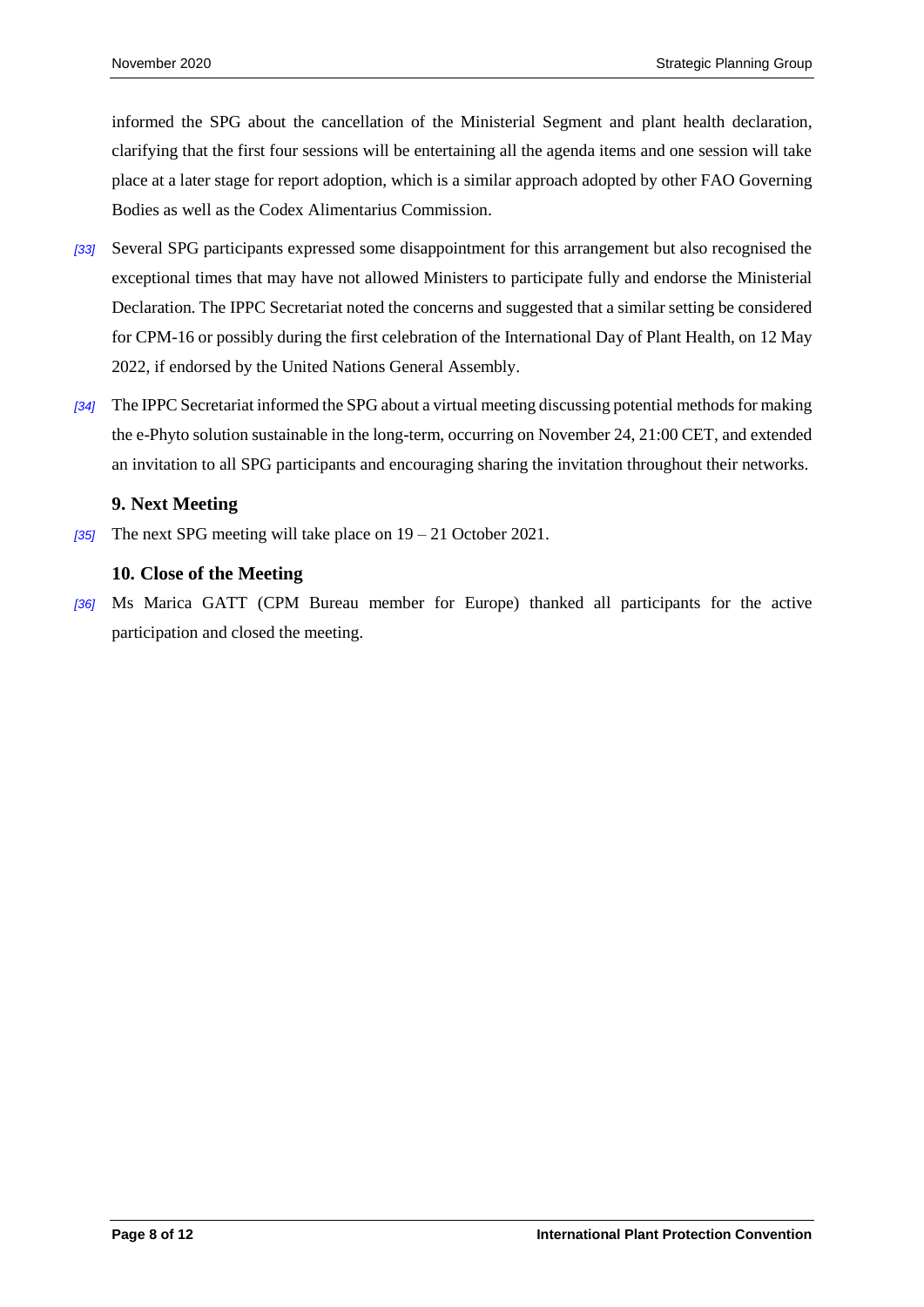| <b>DOCUMENT NO.</b>     | <b>AGENDA</b><br><b>ITEM</b> | <b>DOCUMENT TITLE (PREPARED BY)</b>                                                                                                                          | <b>DATE POSTED</b><br>/ DISTRIBUTED |
|-------------------------|------------------------------|--------------------------------------------------------------------------------------------------------------------------------------------------------------|-------------------------------------|
| 01 SPG 2020 Nov         | Draft Agenda<br>02.1         |                                                                                                                                                              | 2020-11-05                          |
| 02 SPG 2020 Nov         | 03.1                         | Documents List                                                                                                                                               | 2020-11-05                          |
| 03 SPG 2020 Nov         | 03.2                         | Participants List                                                                                                                                            | 2020-11-09                          |
| 04 SPG 2020 Nov         | 05                           | Prioritisation and staging of the Development<br>Agenda programmes across the ten years of<br>the IPPC Strategic Framework - US<br>discussion paper          | 2020-10-23                          |
| 05 SPG 2020 Nov         | 04                           | Strategic review of the SPG - US discussion<br>paper                                                                                                         | 2020-10-23                          |
| 06 SPG 2020 Nov         | 05                           | Prioritisation and staging of the Development<br>Agenda programmes across the ten years of<br>the IPPC Strategic Framework - New<br>Zealand discussion paper | 2020-10-30                          |
| 07 SPG 2020 Nov         | 07                           | Resource mobilization                                                                                                                                        | 2020-11-04                          |
| 08 SPG 2020 Nov         | 06                           | Review of 2021 Work Plan and Priorities of<br>the <b>IPPC</b> Secretariat                                                                                    | 2020-11-05                          |
| <b>IPP LINKS:</b>       |                              |                                                                                                                                                              |                                     |
| SPG October 2019 Report |                              |                                                                                                                                                              |                                     |

#### **Annex 1 –Documents List**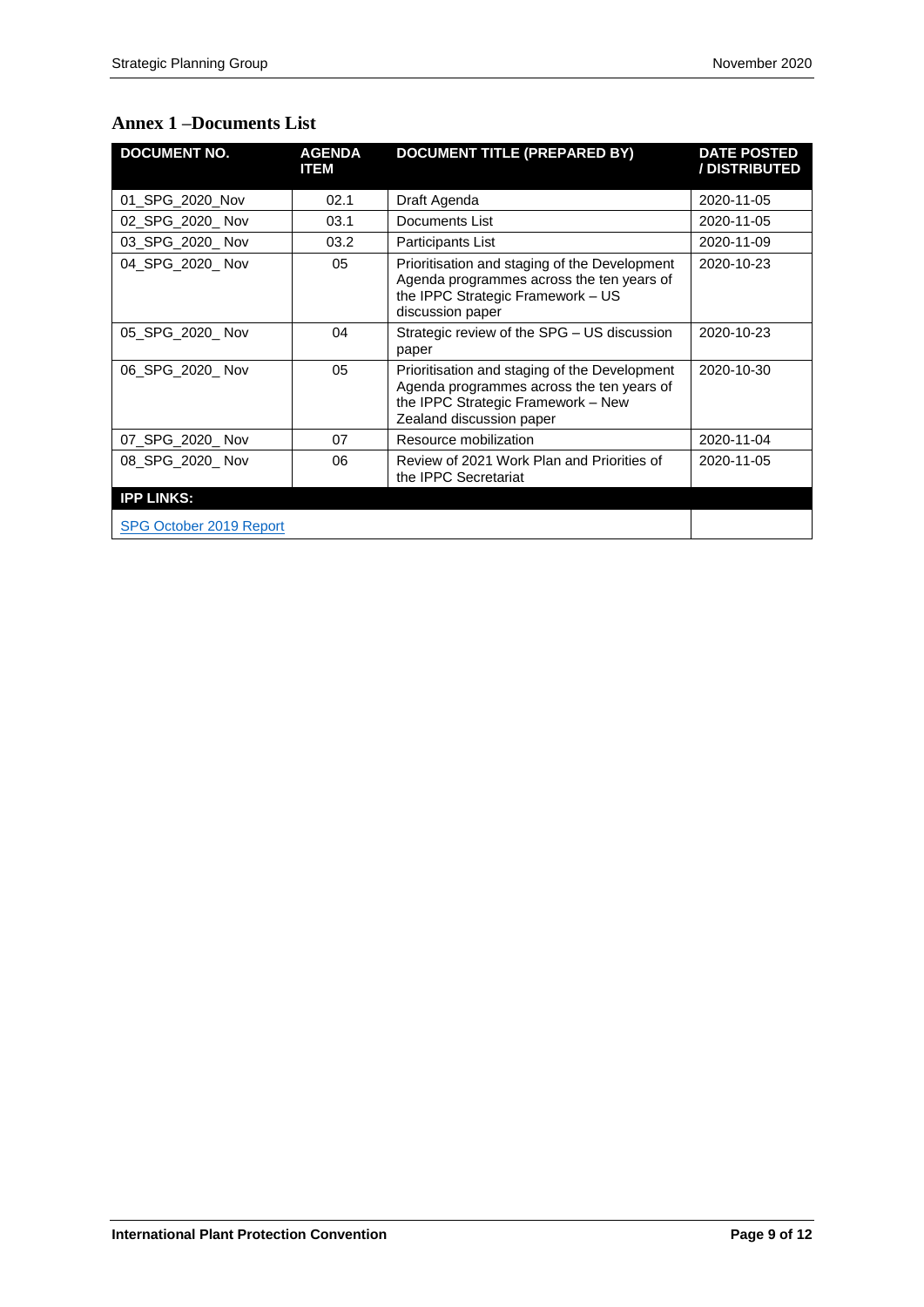#### **Annex 1 – Provisional Agenda**

|                  | <b>AGENDA ITEM</b>                                                               | <b>DOCUMENT NO.</b>  | <b>PRESENTER / IPPC</b><br><b>Secretariat support</b> |
|------------------|----------------------------------------------------------------------------------|----------------------|-------------------------------------------------------|
| 1.               | <b>Opening of the Meeting</b>                                                    |                      | Lucien KOUAME                                         |
|                  |                                                                                  |                      | (SPG Chairperson)                                     |
| 2.               | <b>Meeting Arrangements</b>                                                      |                      | <b>Lucien KOUAME</b>                                  |
| 2.1              | Adoption of the Agenda                                                           | 01_SPG_2020_Nov      |                                                       |
| 2.2              | Election of the Rapporteur                                                       |                      |                                                       |
| 3.               | <b>Administrative Matters</b>                                                    |                      | Arop DENG                                             |
| 3.1              | Documents lists                                                                  | 02 SPG 2020 Nov      |                                                       |
| 3.2              | Participants list                                                                | 03 SPG 2020 Nov      |                                                       |
| $\mathbf{4}$ .   | <b>Strategic review of the SPG</b>                                               | XX_SPG_2020_Nov      | Konan KOUAME                                          |
|                  |                                                                                  | (TORs)               |                                                       |
|                  |                                                                                  | Plus papers from CPs |                                                       |
|                  |                                                                                  | 05_SPG_2020_Nov      |                                                       |
| 5.               | Prioritisation and staging of the                                                | Papers from CPs      | Konan KOUAME                                          |
|                  | Development Agenda programmes across<br>the ten years of the IPPC Strategic      | 04 SPG 2020 Nov      |                                                       |
|                  | <b>Framework</b>                                                                 | 06 SPG 2020 Nov      |                                                       |
| 6.               | <b>Review of 2021 Work Plan and Priorities of</b><br>the <b>IPPC</b> Secretariat | 08 SPG_2020_Nov      | John GREIFER/ Marko<br><b>BENOVIC</b>                 |
| $\overline{7}$ . | <b>Resource mobilization</b>                                                     | 07 SPG 2020 Nov      | John GREIFER/ Marko<br><b>BENOVIC</b>                 |
| 8.               | <b>Any Other Business</b>                                                        |                      | Lucien KOUAME                                         |
| 9.               | <b>Next Meeting</b>                                                              |                      | Lucien KOUAME                                         |
| 10.              | <b>Close of the Meeting</b>                                                      |                      | <b>Lucien KOUAME</b>                                  |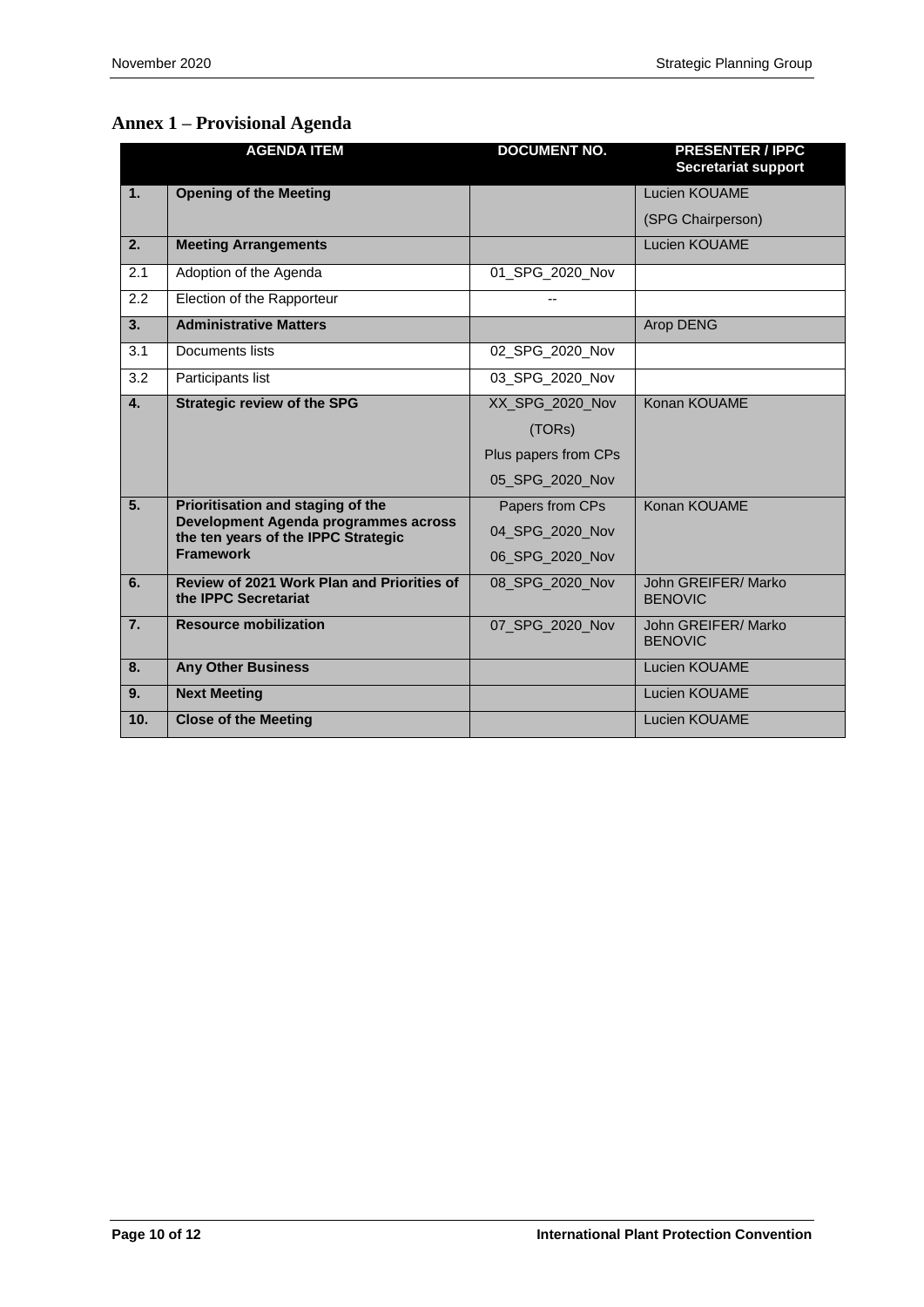### **Annex 2 –Participants List**